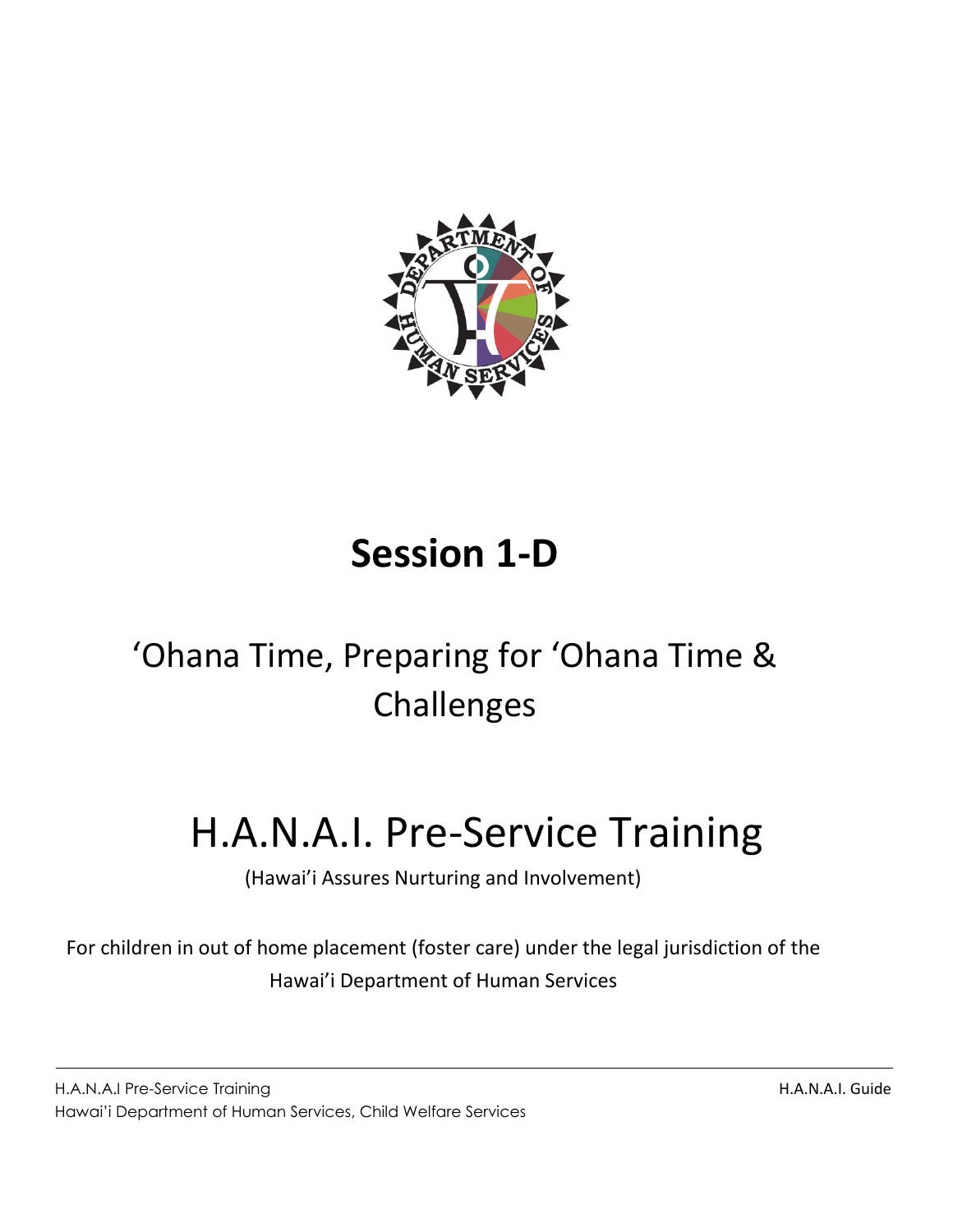# **Training Agenda**

| 1. Welcome Back                    | 5 Minutes  |
|------------------------------------|------------|
| 2. What is `Ohana Time?            | 10 Minutes |
| 3. Child Welfare Services Policy   | 45 Minutes |
| 4. Ohana Time Preparation          | 10 Minutes |
| 5. Ohana Time Observation Activity | 30 Minutes |
| 6. Ohana Time Challenges           | 30 Minutes |
| 7. Frequently Asked Questions      | 10 Minutes |
| 8. Questions?                      | 10 Minutes |
|                                    |            |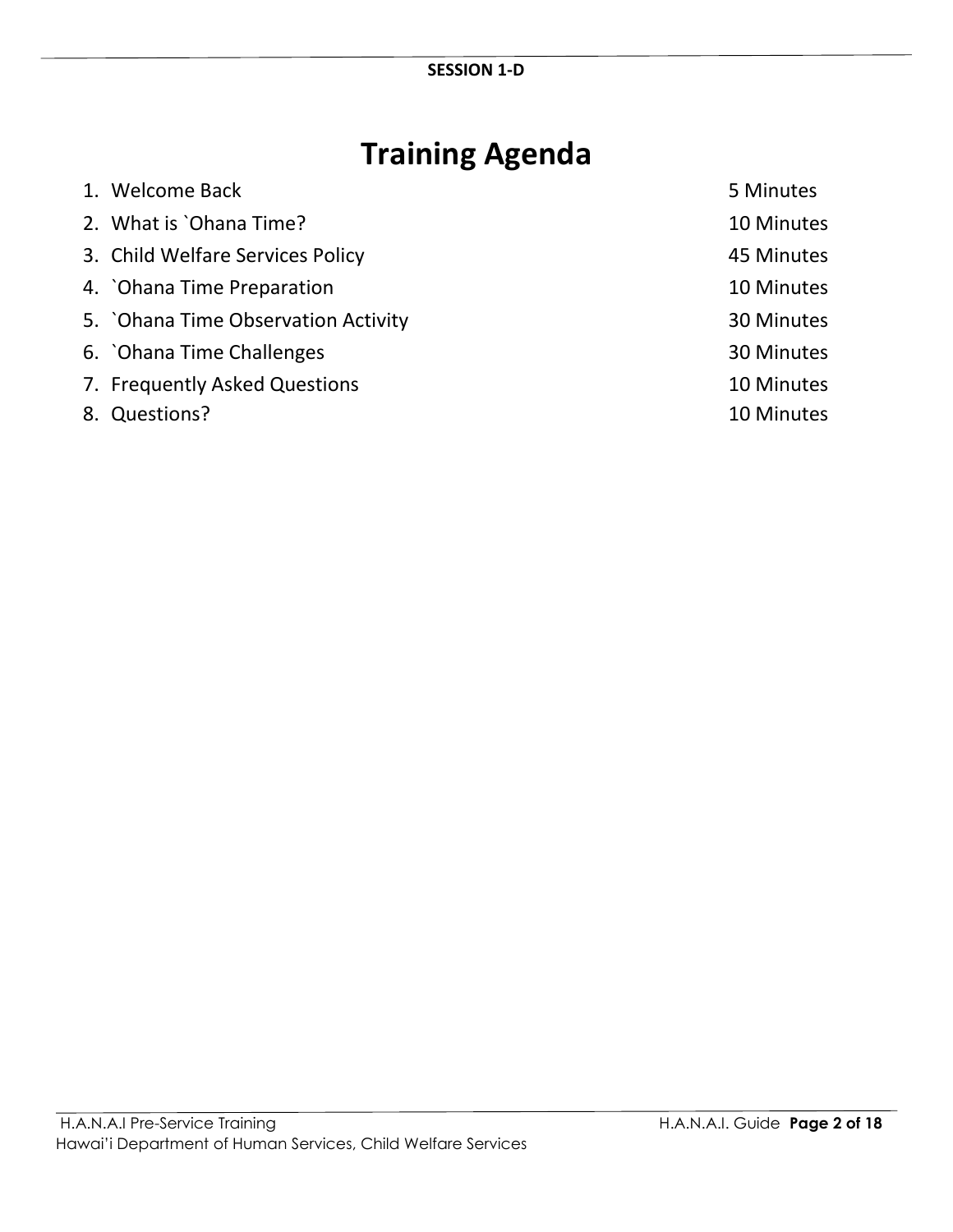### **Competencies and Objectives**

- Resource Caregivers will be able to understand the benefits of 'Ohana time and creating a family connection between youth in care, siblings, parents, and extended family members.
- Resource Caregivers will be able to understand the policies and importance of 'ohana time.
- Resource Caregivers will understand special developmental considerations and challenges that could impact 'ohana time.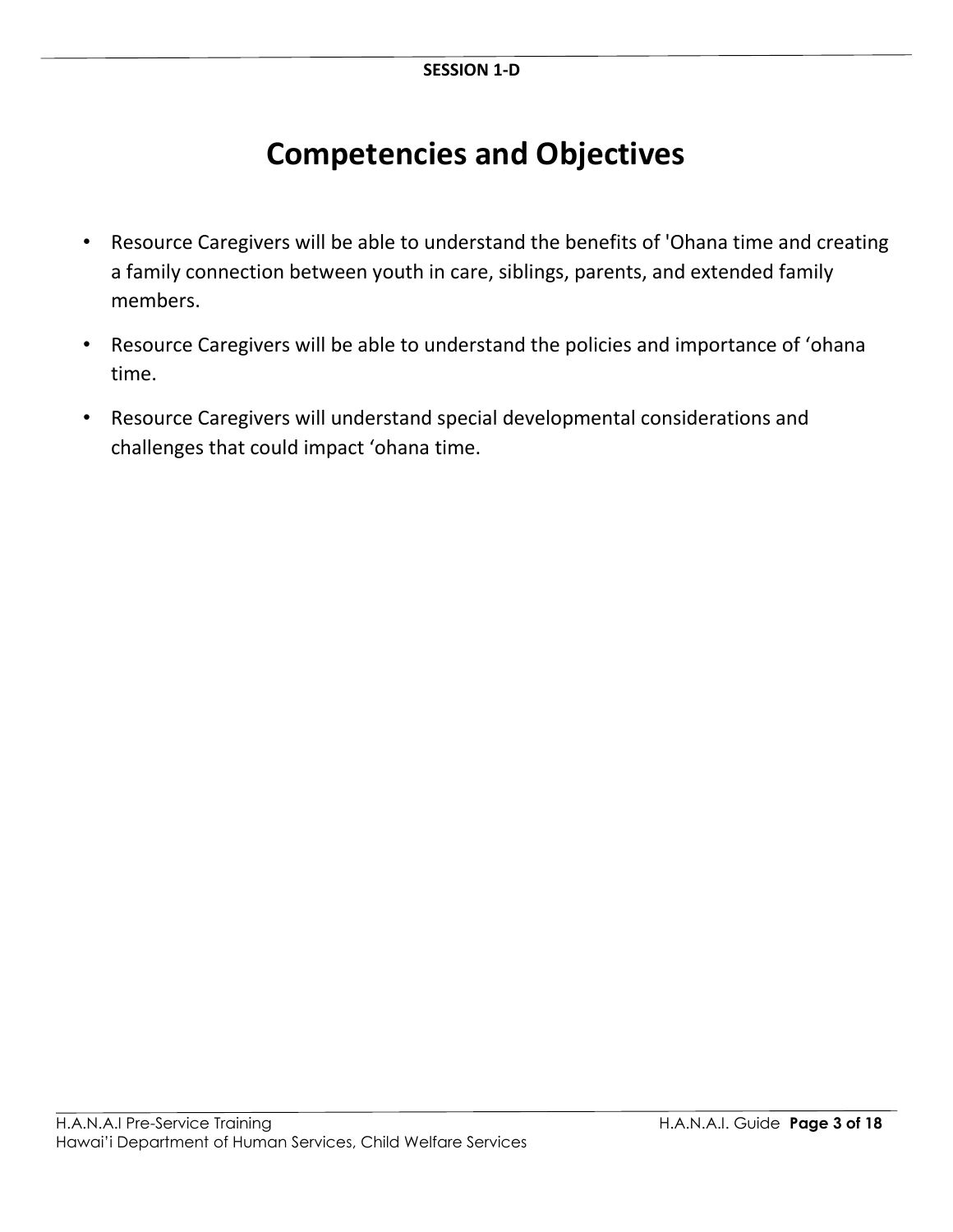

### **What is 'Ohana Time?**

'Ohana Time is an interactive face-to-face contact between a youth and his/her parents, siblings, or other family members to support reunification and connections. The goal of 'Ohana Time is to preserve the family connection between the youth, parents, and other family support. Inperson face to face contact should always be the goal however if that is limited other options can be utilized such as FaceTime video, Skype, Zoom, or other forms of video interaction.

Resource caregivers must work with the child welfare team to plan and prepare for 'ohana time. Planning for 'ohana times ensures that children and parents are informed about 'ohana time. During the process of developing a plan, the CWS team identifies the level of supervision, the location of the 'ohana time, and the frequency of the 'ohana times. Resource caregivers must follow the `ohana time plan.

### **Benefits of 'Ohana Time**

- Strengthens and maintains relationships
- Enhances youth's well-being
- Affirms the importance of parents in the youth's life
- Provides an opportunity for parents to learn and practice new parenting skills and demonstrate safe parenting skills.
- Allows CWS and the court to observe and assess families and their progress.

### **What We Know**

- One of the best predictors of successful reunification is the frequency and quality of 'ohana time between a youth and his or her parents.
- Without family interaction, parent/child relationships deteriorate.
- 'Ohana Time allows the social worker involved to assess the parent-child relationship as well as the level of readiness for reunification. It also provides an opportunity to promote the importance of youth safety and emotional well-being.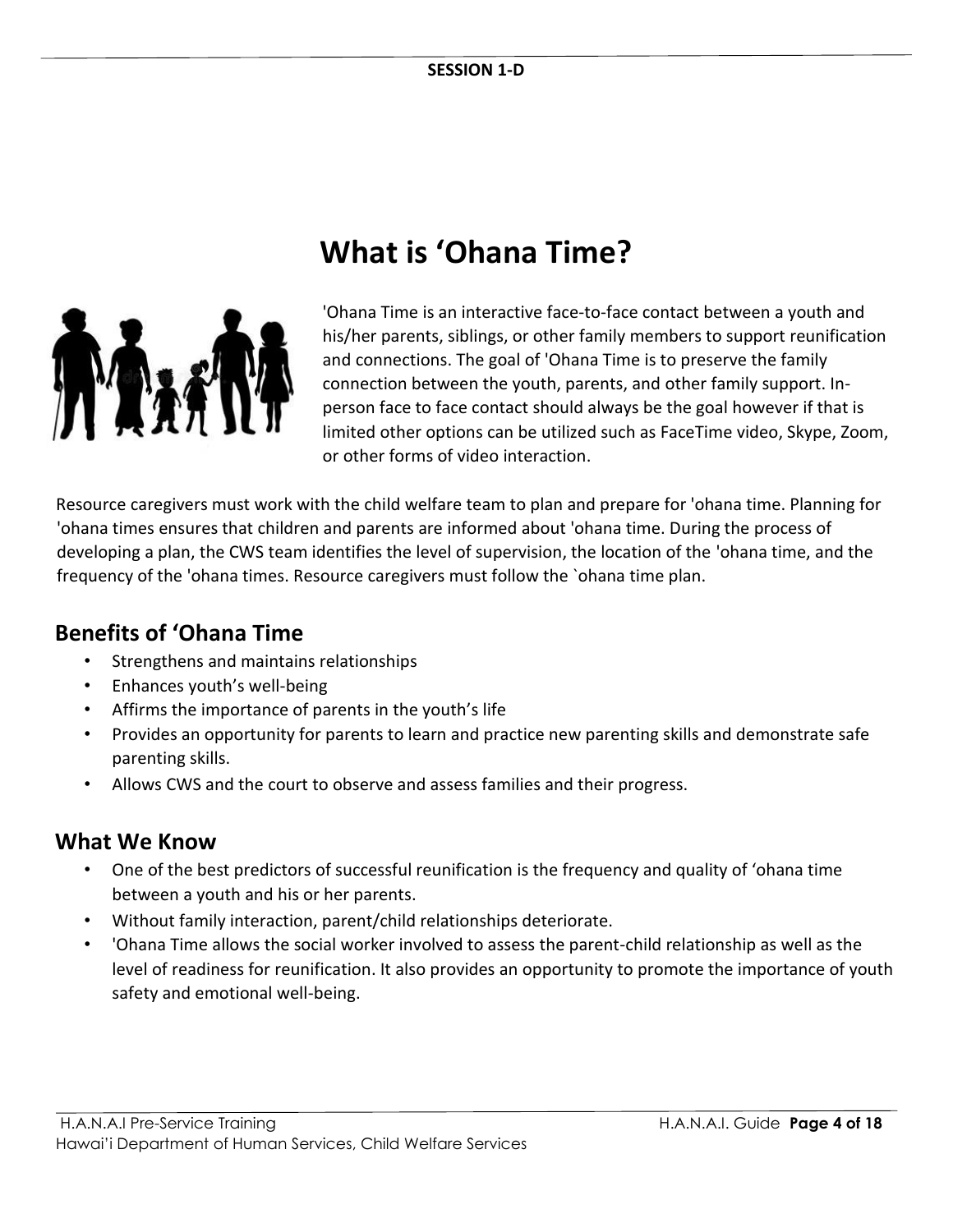### **Policy on 'Ohana time & Family Connections**

| Child                            | HAWAII DEPARTMENT OF HUMAN SERVICES<br>POLICY ANNOUNCEMENT                                                                                                            |                         |  |  |  |
|----------------------------------|-----------------------------------------------------------------------------------------------------------------------------------------------------------------------|-------------------------|--|--|--|
| Welfare                          | <b>Policy No: PA 2005-6</b>                                                                                                                                           | Issuance Date: 07/01/05 |  |  |  |
| <b>Services</b><br><b>Branch</b> | Subject: MAINTAINING AND ENHANCING FAMILY<br>CONNECTIONS FOR CHILDREN UNDER VOLUNTARY.<br>COURT-ORDERED, AND PERMANENT CUSTODY OF THE<br>DEPARTMENT OF HUMAN SERVICES |                         |  |  |  |

Research on family connections and 'ohana time cited by the National Resource Center for Family-Centered Practice and Permanency Planning have shown that frequent, purposeful, and consistent 'ohana time for children in care constitutes best practices in child welfare.

These practices are as follows:

- 'Ohana time helps maintain the parent-child connection and preserves the continuity of the relationship.
- More frequent parent-child `ohana time is associated with shorter placements in care and children more likely to be returned to their parents' care.
- Decreases a youth's behavioral problems in care when visits are provided regularly.

This policy directive affirms CWS's policy that all children in out-of-home placement shall have visits with their birth parents and siblings who are not placed with them, other family members, and their family support network. CWS's goal is to ensure the safety and well-being of the youth during 'ohana time. 'Ohana time is to promote positive, safe, and non-blaming connections between the youth, his/her parents, resource caregivers, siblings, or other important people in the youth's life. Permitting or withholding visits shall never be used as a reward or punishment for the parent or the youth.

CWS workers shall involve all the parties, including but not limited to, birth parents, resource caregivers, the guardians-ad-litem, family members, therapist for parents, and/or the youth, in developing a written 'ohana time plan. All parties must know about the plan and their responsibilities, and copies of the 'ohana time plan shall be provided to all parties. 'Ohana time shall occur in the least restrictive, most home-like setting, or during natural family occurrences, including but not limited to, school activities, sports events, or religious services, and not at CWS offices unless a closely supervised, structured, and monitored environment is warranted to maintain the youth's safety. If 'ohana time requires additional support and/or therapeutic services it shall be provided by CWS to facilitate, promote, and maintain ongoing family connections.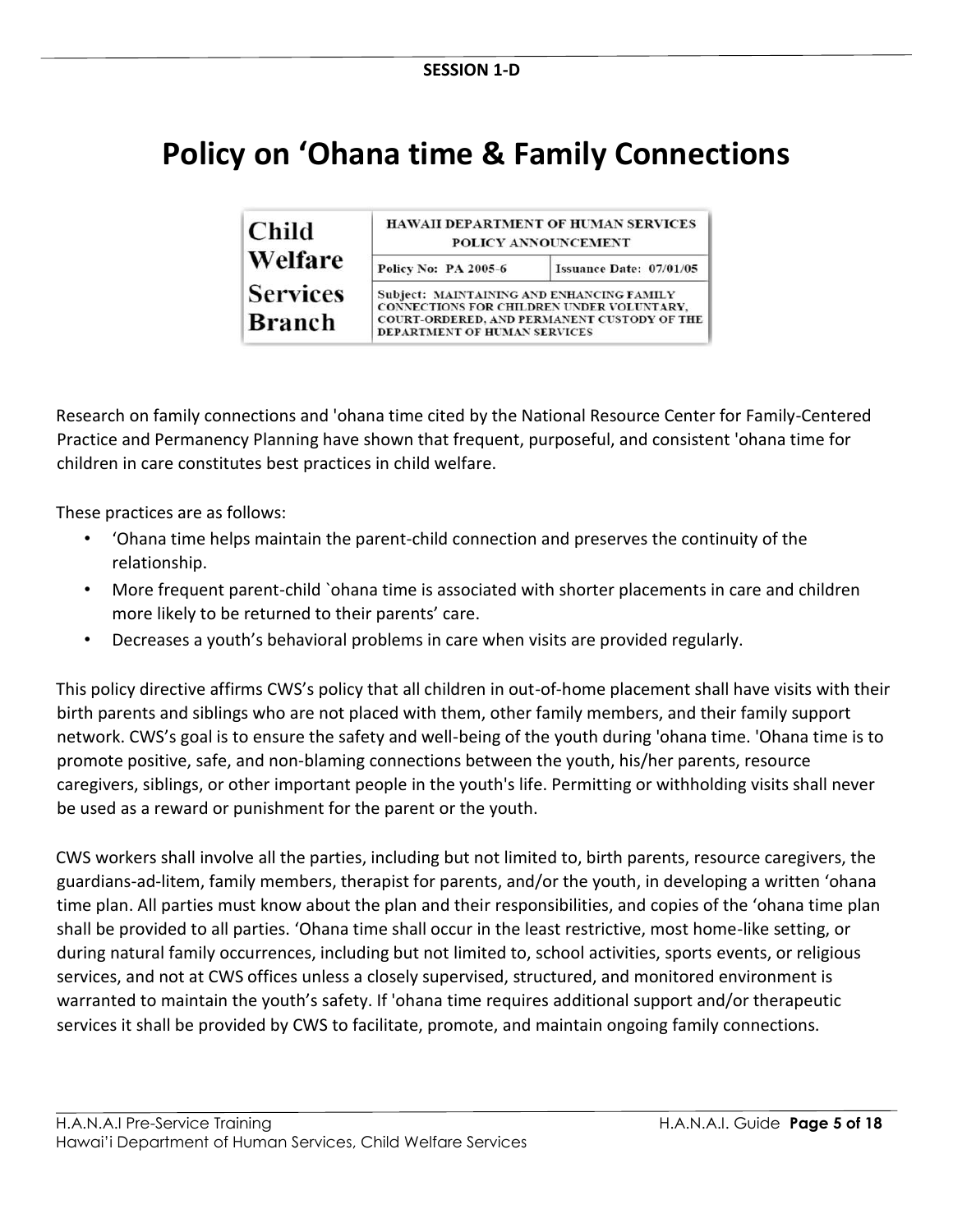#### **VIDEO: Our Keiki, Our Kuleana: Weaving `Ohana Together (10 min. 29 sec.)**

#### **DISCUSSION:**

- What moment(s) really stood out for you?
- What impact did it have on the children to have their resource caregiver & parent talking?
- What impact did it have on parents?
- Why do you think it made a difference?

### **`Ohana Time Plan**

CWS workers are to ensure that the 'Ohana Time Plan is implemented within 30 days of the date the youth enters care with parents, resource families, and or other supportive parties. Some of the activities or duties could include but are not limited to the following items:

Caregiving task: Feeding, diaper changing, assisting with laundry, running errands, bathing, homework, attend medical appointments, or school meetings.

Event/Cultural Activities: attend meetings/practices for sports or extracurricular activities, allow parents to be involved with prom, pictures, etc.

Leisure: playing games or age-appropriate toys, doing crafts, family activities/events, spending quality time with children.

'Ohana Time plans are meant to be fluid and become less or more restrictive as the case plan moves along. Each month, the ongoing plan should be reviewed during face to face visits with the social worker. There will be an initial 'Ohana time that is facilitated by the social worker or CWS team help at CWS with parents & resource families to discuss the 'ohana time plan.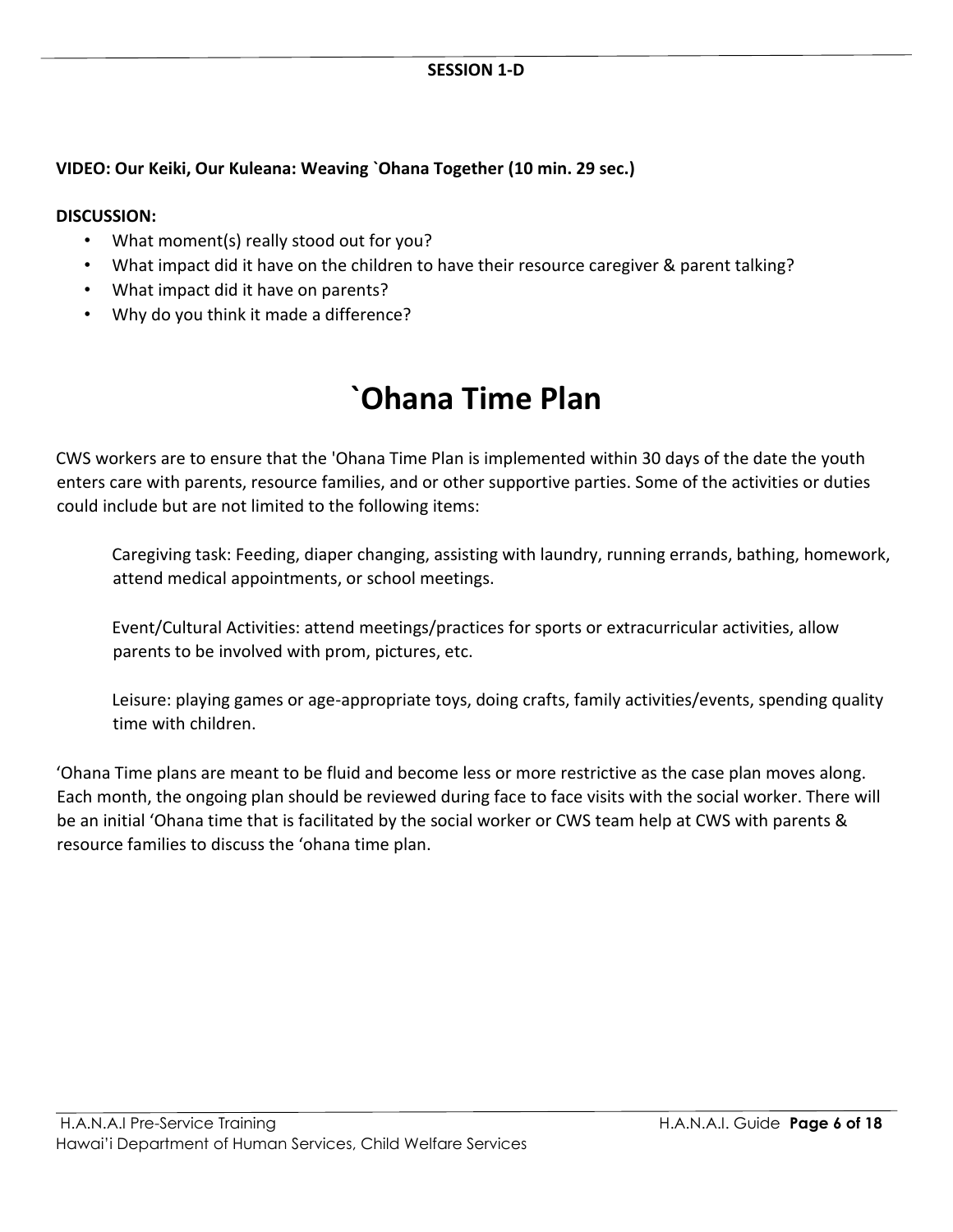### **Supervision Level of `Ohana Time**

The supervision level of 'Ohana Time shall be developed and individualized for each youth based on the safety concerns and goals for the family. It should be thought of as a continuum that ensures safety while allowing healthy family interactions. 'Ohana Time plans are meant to be fluid and shall become less or more restrictive as safety concerns are eliminated or arise. The social worker shall set the level of supervision in consultation with his/her supervisor, the CASA/GAL, and service providers for the parents and youth.



### **Types of Supervision**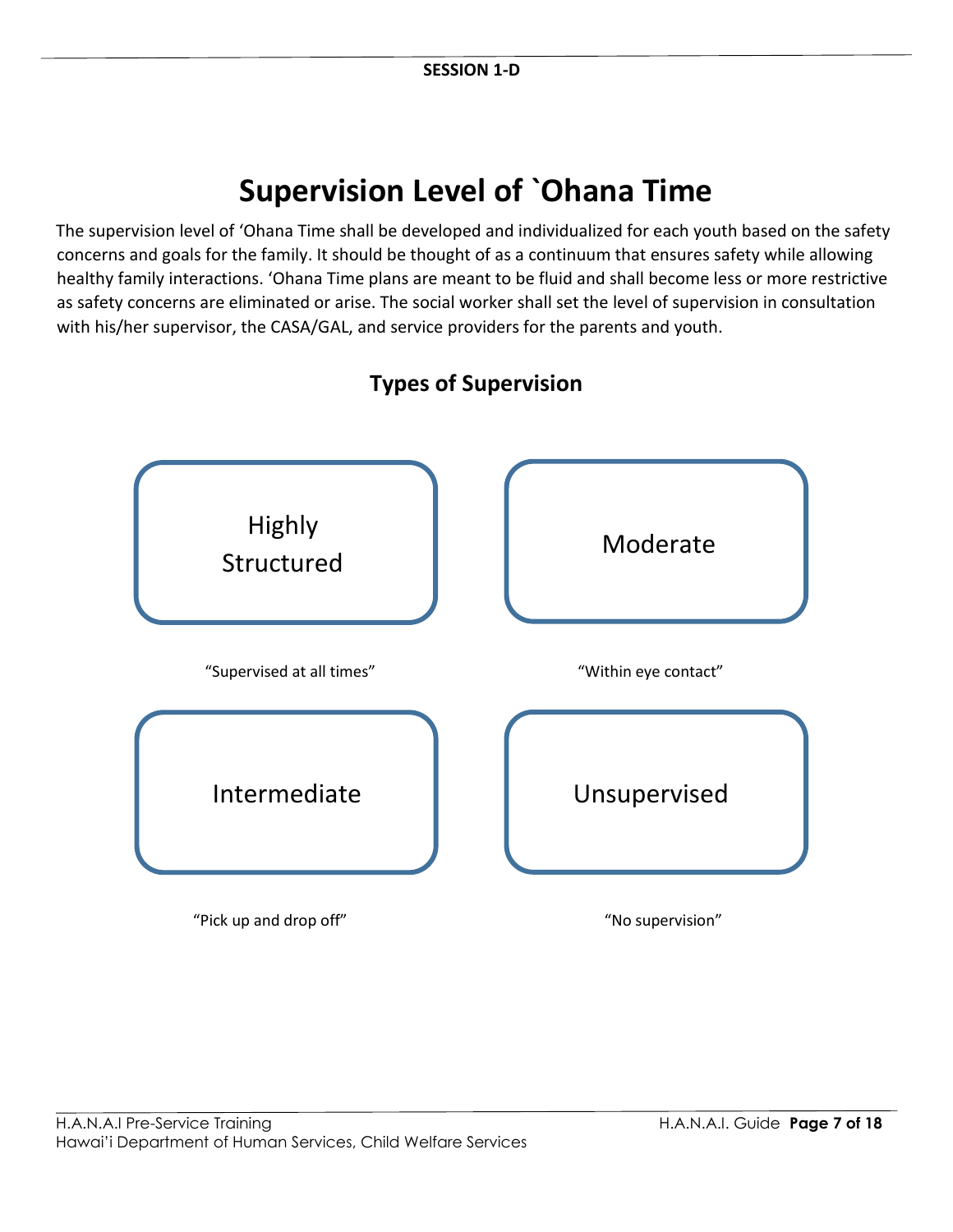#### **SESSION 1-D**

| <b>Highly Structured Supervision</b> | 'Ohana Time shall be supervised in a youth- and<br>family-friendly 'Ohana Time environment that<br>allows for targeted and structured activities, close<br>monitoring, and instruction of the parent, including<br>their conversation and activity. 'Ohana time may<br>occur in the parent's home or the youth's current<br>place of residence, as appropriate. The youth may<br>not be left alone with the parent and must be<br>escorted by the person supervising at all times. |
|--------------------------------------|------------------------------------------------------------------------------------------------------------------------------------------------------------------------------------------------------------------------------------------------------------------------------------------------------------------------------------------------------------------------------------------------------------------------------------------------------------------------------------|
| Moderate Supervision Supervised      | 'Ohana Time in the home of the parent or a familiar<br>environment of the youth. 'Ohana Time may occur<br>at a school function, doctor visit, youth's sport or<br>extracurricular activity, or family gathering. The<br>youth needs to be within eye contact of the person<br>supervising the 'Ohana Time.                                                                                                                                                                         |
| <b>Intermittent Supervision</b>      | 'Ohana Time is intermittently supervised at the home<br>of the parent or in a familiar environment of the<br>youth. It should initially include a drop-off and pickup<br>plan for the youth. The person supervising may only<br>need to provide transportation to and from the<br>'Ohana time and may also need to check in<br>periodically.                                                                                                                                       |
| Unsupervised                         | Unsupervised 'Ohana Time shall be initiated only if<br>there are NO safety issues for the youth.<br>Unsupervised 'Ohana Time occurs without an 'Ohana<br>Time supervisor. It may occur in the home for<br>extended periods and may include sleepovers with<br>the parent. It may also include other<br>interactions/activities at locations other than the<br>home. Unsupervised 'Ohana Time usually occurs as<br>the case transitions to reunification.                           |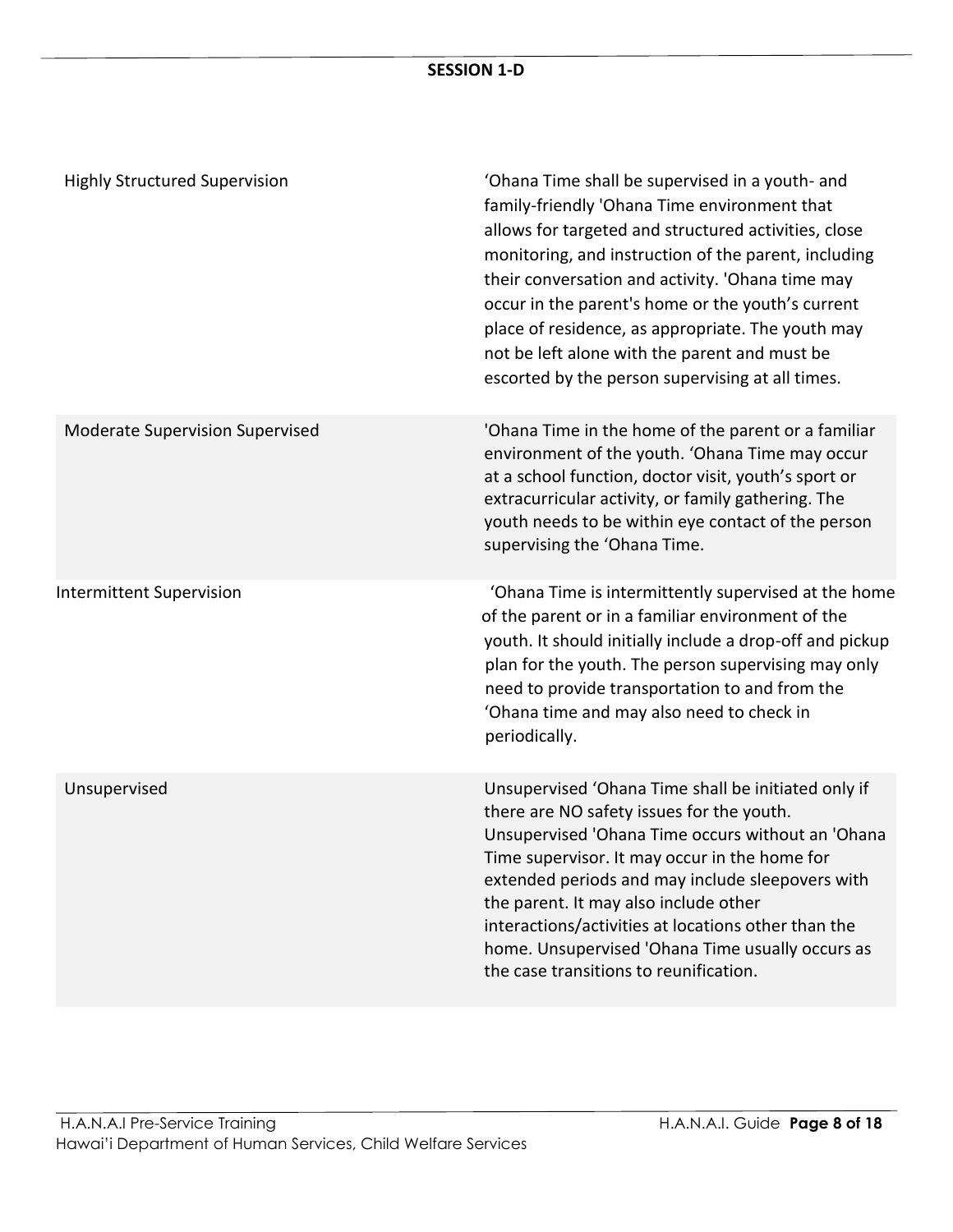The goal is to slowly increase the parent's responsibility and move towards unsupervised 'Ohana Time in the parent's home while safely assessing the parent's ability. When the parent and youth are interacting successfully during 'Ohana Time, the plan should generally change one element of the 'Ohana Time at a time, such as increasing the length of the 'Ohana Time or changing the location to allow more liberal conditions. If there is a setback or repeated problems, the plan should go back to the last successful 'Ohana Time plan.

### **Who Can Supervise 'Ohana Time?**

CWS staff, CWS-contracted providers, and resource caregivers are to supervise and/or facilitate 'Ohana Time.

Roles and Responsibilities of 'Ohana Time Supervisor:

- Support parents and children to have a safe and positive time together.
- Ensure safety, including transportation issues regarding proper car seat equipment and usage, seat belts, etc.
- Discuss ideas and possible activities with parents for your 'Ohana Time if possible.
- Give feedback on 'Ohana Time to CWS—positives and challenges/concerns, including any safety concerns by using the `Ohana Time Observation Form.

DISCUSSION:

Who can you support you with `ohana time?

Are you supervising `ohana time?

What are some concerns or issues regarding `ohana time?

What are parents doing to connect with their children?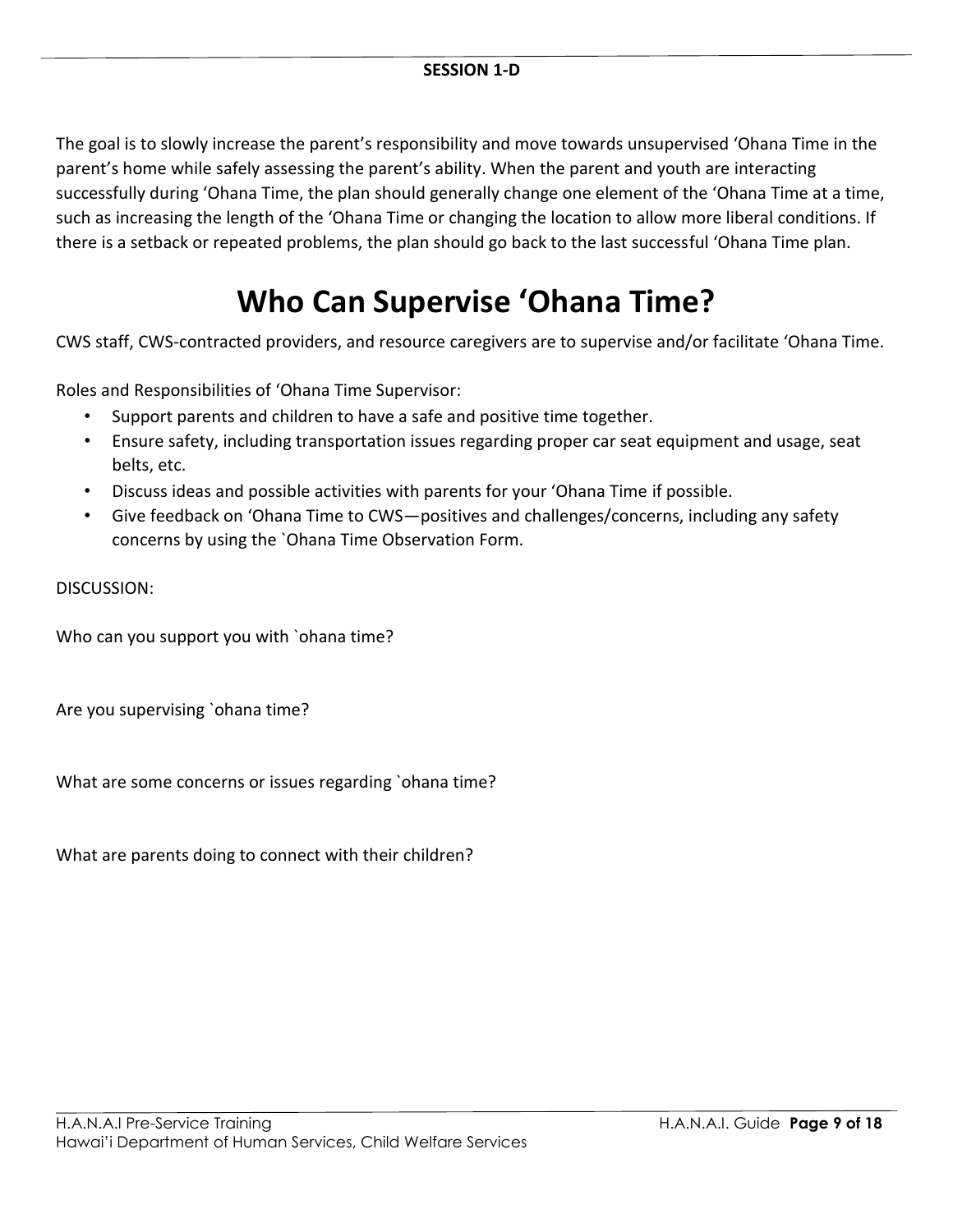### **Preparing for 'Ohana Time**

Scheduling: Birth parents may have many obligations as part of their service plan, work schedules, etc. Visits may be their priority, but logistically, may be difficult to schedule because of counseling, education, etc. Keep this in mind if schedules change or if it seems difficult to schedule a regular visiting time.

Geography: Your family may reside far from where the birth parents do. You may have to transport your youth in care at high traffic times or to areas you are not familiar with on the island. We should remember the importance of `ohana time and try not to let the traffic or travel time get to you.

Location: The preferred locations are in natural settings to allow for natural interactions. They may include homelike settings, churches, parks, and community and 'Ohana Time Centers. The location must allow for meeting the youth's developmental and safety needs and for the parent and 'Ohana Time supervisor to meet and interact positively.

Your Feelings about the Birth Parent: You may have various feelings about the birth parent due to what they have done to their youth. It is important to remember that this is not easy for the birth parents either. They have experienced many losses in their lives and will need assistance to care for their children. Resource caregivers must remember their role, which is to be a resource to families in need.

Transportation for Visits: Resource caregivers should transport children to their visits. This will help the youth to know that their resource caregivers are invested in their development and their relationship with their birth families. In cases where they may be a safety concern, resource caregivers need to work with the social worker regarding the transportation of visits.

Preparing the Youth: Resource caregivers should prepare children for visits. The ways to prepare a youth will vary by youth and situation. It is crucial to make/take time to have a conversation about the visit and answer any questions the youth may have. It may take time to identify the best way to prepare the youth. Resource caregivers will need to pay attention to the youth to determine what works best.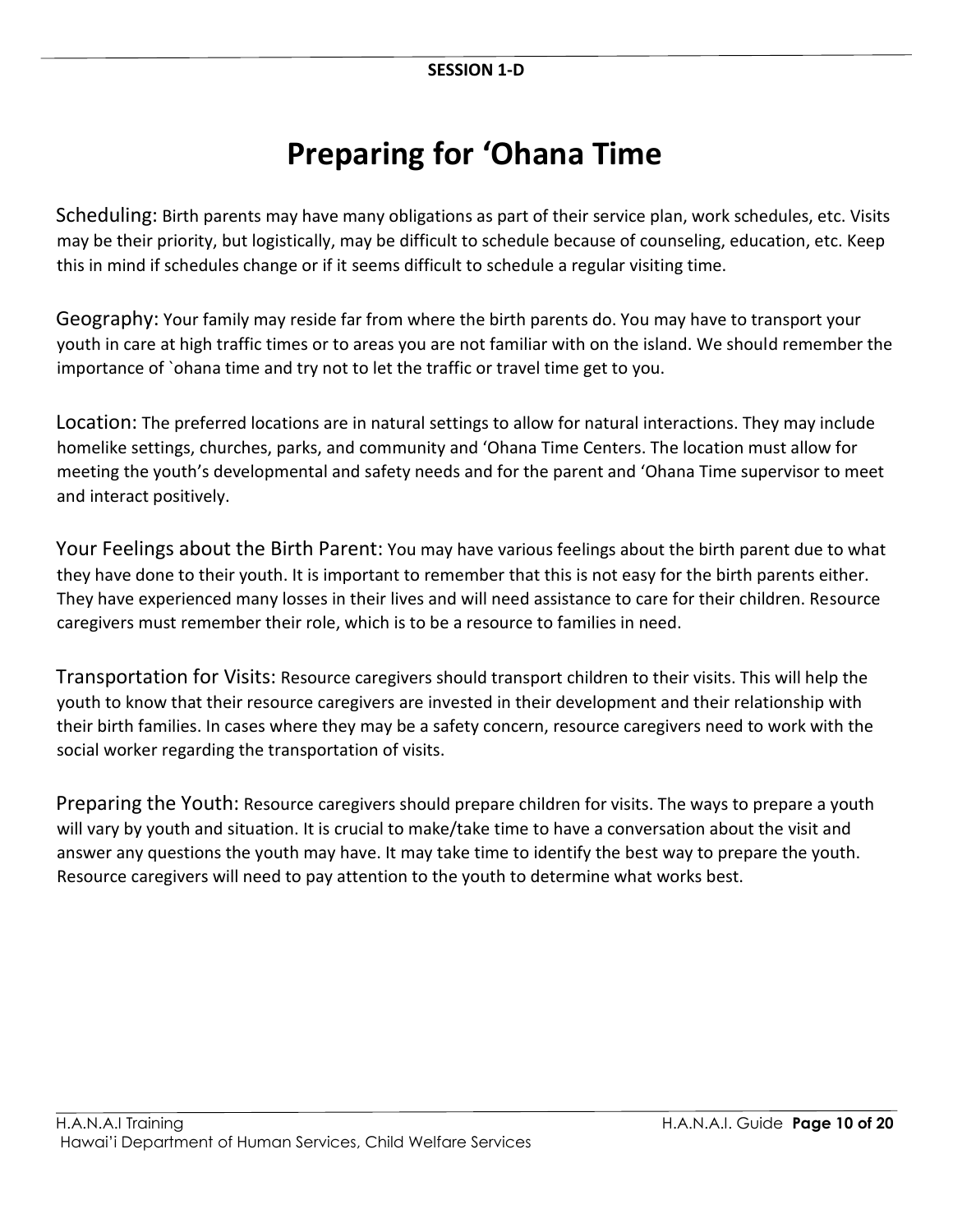### **Considerations for Children's Developmental Needs**



Infants and toddlers: They benefit from more frequent `ohana time. At the very least visits should be every two or three days (3-4 times per week). Visits should initially be 1 to 2 hours per visit. Proximity to the attachment figure is the goal of attachment seeking behaviors in very young children.

School-age children (4-7 years): At this age, children can endure slightly longer periods of separation than infants because their need is for the caregiver to be available rather than in close physical proximity. The youth has developed strong attachments to particular caregivers. The youth's attachment is more related to knowing the parent is available rather than needing frequent contact. Children at this age benefit from contact two or three times per week. Face-toface visits should be supplemented by telephone calls, video calling, and the parents' attendance at events occurring in the youth's life. Separation can be traumatic and is unlikely to be mitigated by infrequent short visits.

School-age children (8-12 years): Older children may need less frequent `ohana time to maintain their sense of connectedness to their parents. Visits should be adjusted around the youth's life to incorporate school activities, sports games, medical appointments, and birthdays.



Adolescents (13-17 years): The relationship with parents becomes highly ambivalent as he/she develops autonomy from adults. The youth may express no desire to see his/her parents and may express relief that they don't have to. Young teens express indifference or nonchalance to `ohana time, but their behavior often belies the pain they are trying to avoid. They may want to avoid `ohana time to avoid

fear engendered by seeing a distraught parent. Young teenagers sometimes begin to fantasize intensely about parents who have been absent from their lives. Initial visits of short duration one to two hours allow parents to experience success. The older adolescent should be given a larger voice in `ohana time. Visits should be adjusted around the youth's life to incorporate school activities, sports games, medical appointments, and birthday.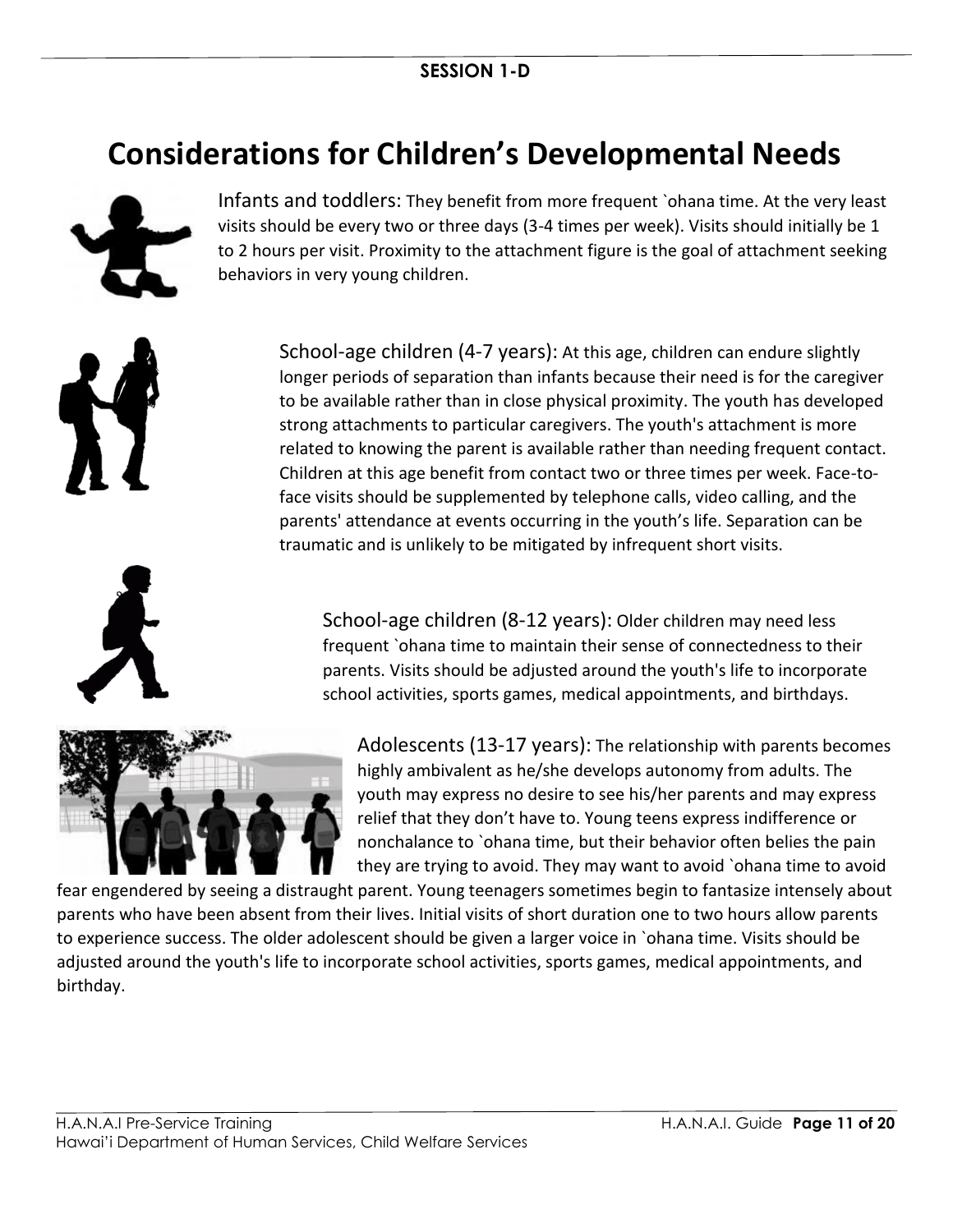#### **SESSION 1-D**



Therapeutic supervision: Intensive `ohana time session which combines family therapy and parent training that is both educationally and therapeutically based. This type of `ohana time should be used with parents with mental illness or children who have been diagnosed with mental health issues.

Naptime/youth's schedule: especially with preschool-age children and in the first stage of visiting to allow for successful visits as opposed to overexhausted children arriving at their visit.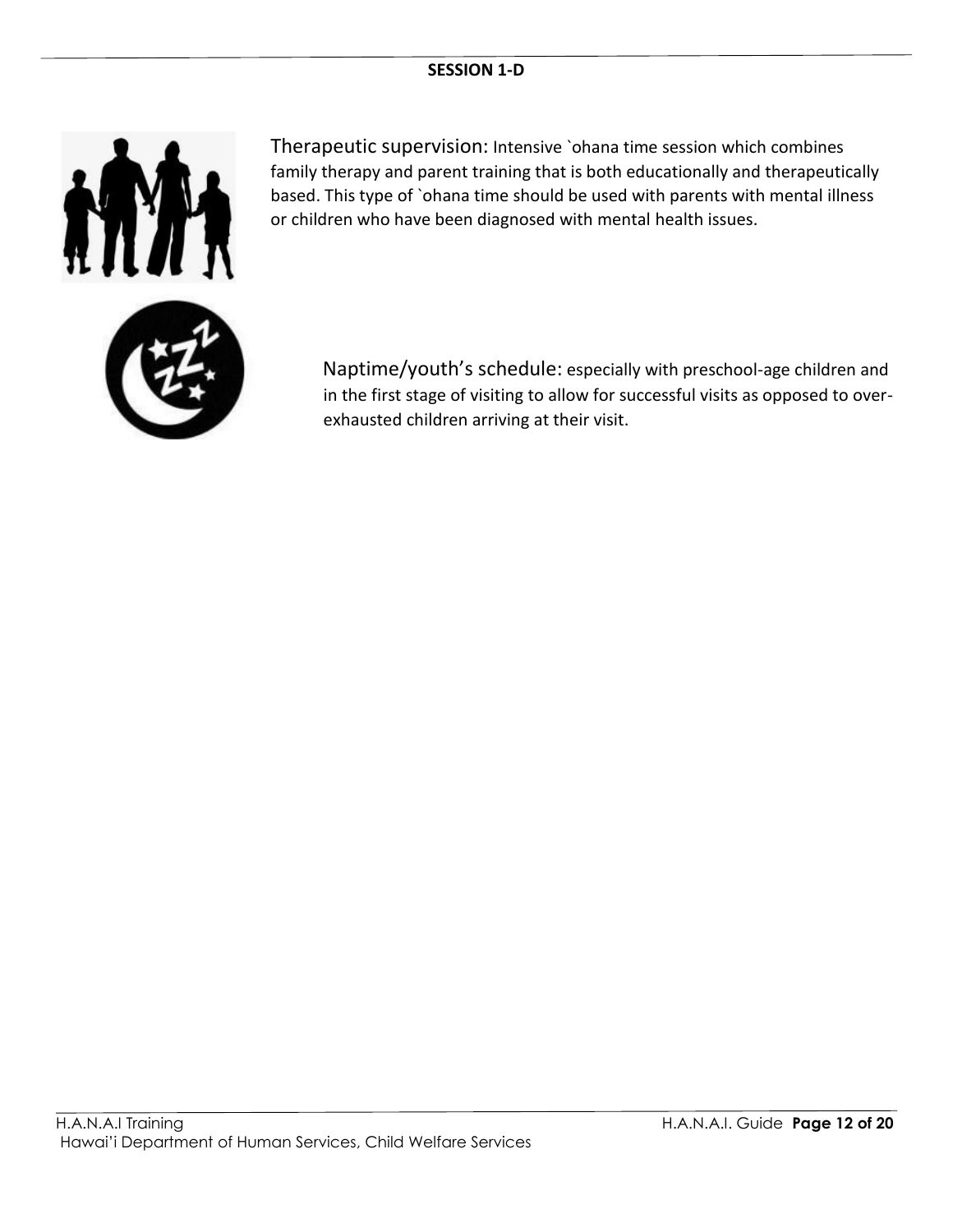# **Guiding Principles**

Positive and Safe: 'Ohana Time is intended to encourage positive and safe contacts between the youth and his/her parents.

Strength-Based: The family will be engaged with respect and aloha and will be provided support for success.

Culturally Responsive: Family culture will be respected and encouraged. Interpreters should be provided if there are language barriers.

Inclusion of Siblings: Including siblings in 'Ohana Time with parents is essential to maintain sibling connections as well as to assess parent interactions. Per federal law (Fostering Connections Act of 2008), 'Ohana Time with siblings shall be arranged for siblings who are placed in different resource caregivers to maintain important sibling connections.

Part of the Family Service Plan: For the youth under court supervision or voluntary placement agreement, 'Ohana Time is part of the Family Service Plan. In court-involved cases, the Family Service Plan is ordered by the Family Court.

Created with Stakeholder Input: Parents will be involved in the planning of the 'Ohana Time schedule. Consideration will be given to parents' and family's schedules, multiple demands, and financial challenges.

About Relationships and Teamwork: Resource caregivers and relatives are critical for the support and success of the 'Ohana Time.

Multifaceted: Other factors will be considered when planning for 'Ohana Time such as developmental delays, behaviors, mental health concerns, substance use, incarceration, domestic violence, etc.

A Right, Not a Privilege: Each youth in care will be provided regular, supervised or unsupervised, in person, telephone, or other forms of contact with their parents, siblings while in care. It shall only be prohibited by a court order or deemed to be unsafe by the CWS worker, therapist, guardian ad litem, or CASA.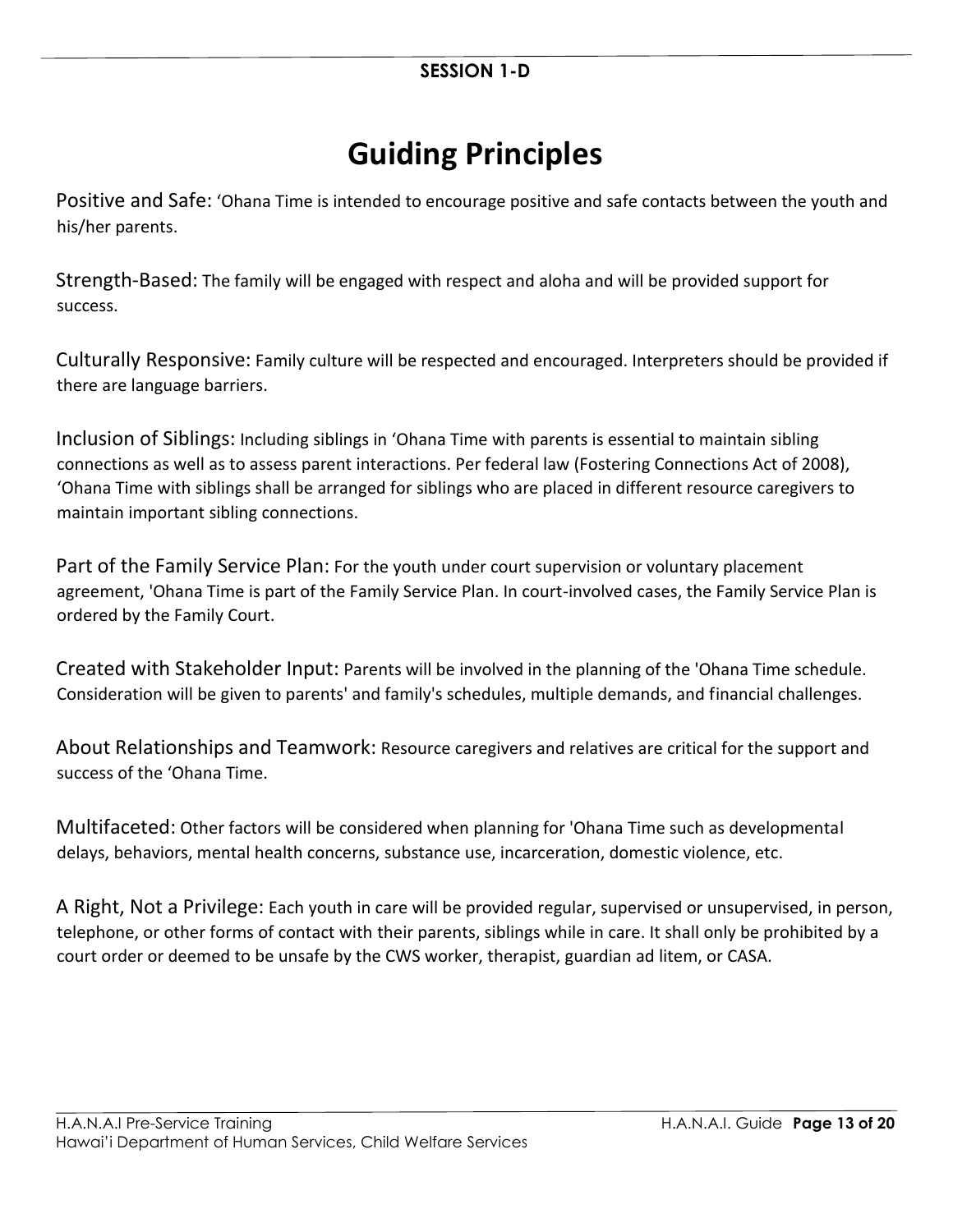### **'Ohana Time Observation Form**

Each 'Ohana Time presents an opportunity to observe the youth and family interaction. Documentation of each visit is critical to the assessment of the family. Assessment and documentation shall be strength-based while still addressing concerns and challenges. Any safety concerns that arise during an 'Ohana Time shall be documented with the `Ohana Time Observation Form to assure that complete information is available to the social worker, reported to the social worker, and addressed by the social worker. These are some questions to think about as you complete the observation form.

- Have there been positive changes in the youth or parent's behavior?
- Have there been changes in positive communication between parents and youth?
- Have parents utilized their strengths to enhance the attachment and bond to their youth?
- Have parents demonstrated they can safely care for their youth?
- Have parents demonstrated that they have enhanced the capacity and skills to safely meet their youth's day to day needs?
- Do parents have support systems in place?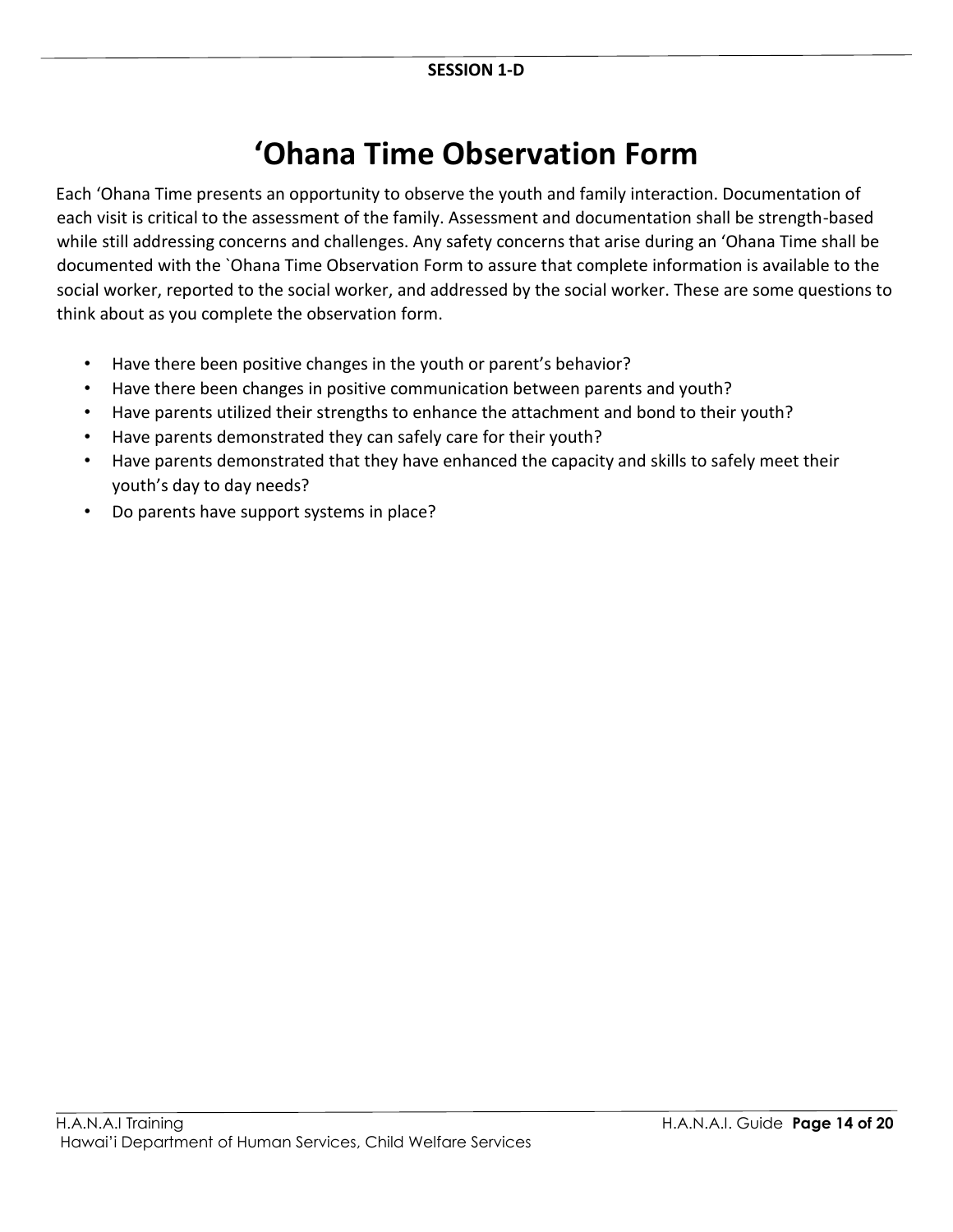#### **SESSION 1-D**



### 'Ohana Time (OT) Observation Form

 $\boxed{+}$ 

| <b>Family Case Name:</b><br><b>Family Case Number:</b>                                                                                                                                                                                                                        |       |              |                     |                          |                                                |                 |        |
|-------------------------------------------------------------------------------------------------------------------------------------------------------------------------------------------------------------------------------------------------------------------------------|-------|--------------|---------------------|--------------------------|------------------------------------------------|-----------------|--------|
| Date:                                                                                                                                                                                                                                                                         | Time: |              |                     |                          | Length of 'Ohana Time:                         |                 | hours  |
| Location:                                                                                                                                                                                                                                                                     |       | 'Ohana Time: |                     | □ Cancelled<br>Reason:   | $\square$ No show                              |                 |        |
| Name and Role of 'Ohana Time Supervisor:                                                                                                                                                                                                                                      |       |              |                     |                          |                                                |                 |        |
| DHS staff:                                                                                                                                                                                                                                                                    |       |              | Provider:           |                          |                                                |                 |        |
| Resource Caregiver:                                                                                                                                                                                                                                                           |       |              |                     |                          | Relative (if not Resource Caregiver):          |                 |        |
| CASA or GAL:                                                                                                                                                                                                                                                                  |       |              |                     | Therapist:               |                                                |                 |        |
| Other: (please specify)                                                                                                                                                                                                                                                       |       |              |                     |                          |                                                |                 |        |
| Names of Children:                                                                                                                                                                                                                                                            |       |              |                     |                          | Names of Participants & Relationship to Child: |                 |        |
|                                                                                                                                                                                                                                                                               |       |              |                     |                          |                                                |                 |        |
|                                                                                                                                                                                                                                                                               |       |              |                     |                          |                                                |                 |        |
|                                                                                                                                                                                                                                                                               |       |              |                     |                          |                                                |                 |        |
|                                                                                                                                                                                                                                                                               |       |              |                     |                          |                                                |                 |        |
|                                                                                                                                                                                                                                                                               |       |              |                     |                          |                                                |                 |        |
| If siblings are in different placements, did they all participate in this 'Ohana Time? [3] Yes                                                                                                                                                                                |       |              |                     |                          |                                                | ⊟ No            |        |
| Primary Language of the Family?                                                                                                                                                                                                                                               |       |              |                     |                          |                                                |                 |        |
| Ethnicity/Culture of the Family?                                                                                                                                                                                                                                              |       |              |                     |                          |                                                |                 |        |
| 1. ARRIVAL<br>Time parents arrived:                                                                                                                                                                                                                                           |       |              |                     |                          | On time                                        | $\square$ Early | ∏ Late |
| Time 'Ohana Time supervisor arrived:                                                                                                                                                                                                                                          |       |              |                     |                          |                                                |                 |        |
| 2. 'OHANA TIME                                                                                                                                                                                                                                                                |       |              |                     |                          |                                                |                 |        |
| Did the parent prepare activities for the 'Ohana Time? If parents planned or brought something to the<br>'Ohana Time, what did they plan or bring? Check all that apply and specify:                                                                                          |       |              |                     |                          |                                                |                 |        |
| $\Box$ Toys:                                                                                                                                                                                                                                                                  |       |              |                     | Picture taking, viewing: |                                                |                 |        |
| Arts/Crafts:                                                                                                                                                                                                                                                                  |       |              | Baby items:         |                          |                                                |                 |        |
| Books:                                                                                                                                                                                                                                                                        |       |              | Video games/movies: |                          |                                                |                 |        |
| □ Food:                                                                                                                                                                                                                                                                       |       |              | Other activities:   |                          |                                                |                 |        |
| Notes:                                                                                                                                                                                                                                                                        |       |              |                     |                          |                                                |                 |        |
| 3. CLOSING OF 'OHANA TIME<br>□ On time<br>Time parents ended:<br>$\Box$ Early<br>$\Box$ Late                                                                                                                                                                                  |       |              |                     |                          |                                                |                 |        |
| How did the 'Ohana Time end between the child(ren) and parents?<br>Ready with a ritual to try to end positively and to look forward to the next time<br>Parent worked with 'Ohana Time Supervisor and took cues to end positively<br>⊓<br>Challenging end<br>Other (specify): |       |              |                     |                          |                                                |                 |        |

'Ohana Time Observation Form (5/12)

1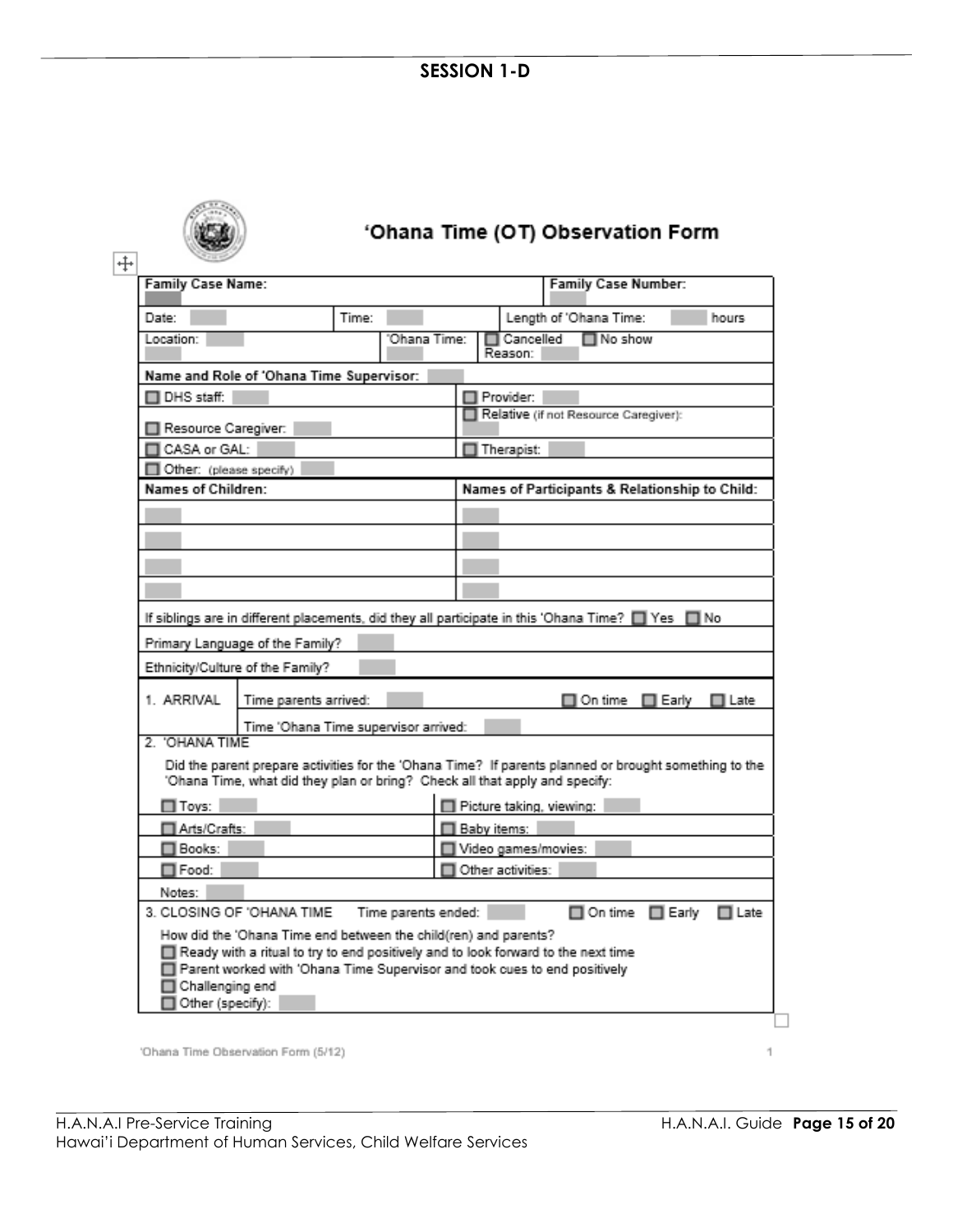|  | 1. General Comments - Please consider these questions in filling out a-d below: |  |  |  |  |  |
|--|---------------------------------------------------------------------------------|--|--|--|--|--|
|--|---------------------------------------------------------------------------------|--|--|--|--|--|

|    | Oeneral Comments — Flease consider these questions in millig out a dibelow.<br>How did the child(ren) relate to the parent?<br>o Was the parent able to set limits?<br>o Did the parent demonstrate healthy attachment<br>with the child and being nurturing and caring? | o How did the parent relate to the child(ren)?<br>o How did the child(ren) respond to the parent?<br>o Did the parent demonstrate good knowledge of<br>the child's development and providing good<br>care? |
|----|--------------------------------------------------------------------------------------------------------------------------------------------------------------------------------------------------------------------------------------------------------------------------|------------------------------------------------------------------------------------------------------------------------------------------------------------------------------------------------------------|
|    | a. Strengths:                                                                                                                                                                                                                                                            |                                                                                                                                                                                                            |
|    |                                                                                                                                                                                                                                                                          | b. Direction or feedback you provided to the parents or children during or after 'Ohana Time:                                                                                                              |
| C. | Challenges or concerns:                                                                                                                                                                                                                                                  |                                                                                                                                                                                                            |
|    | d. Issues needing to be addressed with the parents or children by the caseworker:                                                                                                                                                                                        |                                                                                                                                                                                                            |
|    | 2. Ideas that would help to strengthen future 'Ohana Time                                                                                                                                                                                                                |                                                                                                                                                                                                            |
|    |                                                                                                                                                                                                                                                                          |                                                                                                                                                                                                            |
|    | 'Ohana Time Supervisor's Name<br>'Ohana Time Supervisor's Signature and Date                                                                                                                                                                                             | Date Copy Sent to DHS Unit                                                                                                                                                                                 |
|    | 'Ohana Time Observation Form (5/12)                                                                                                                                                                                                                                      | 2                                                                                                                                                                                                          |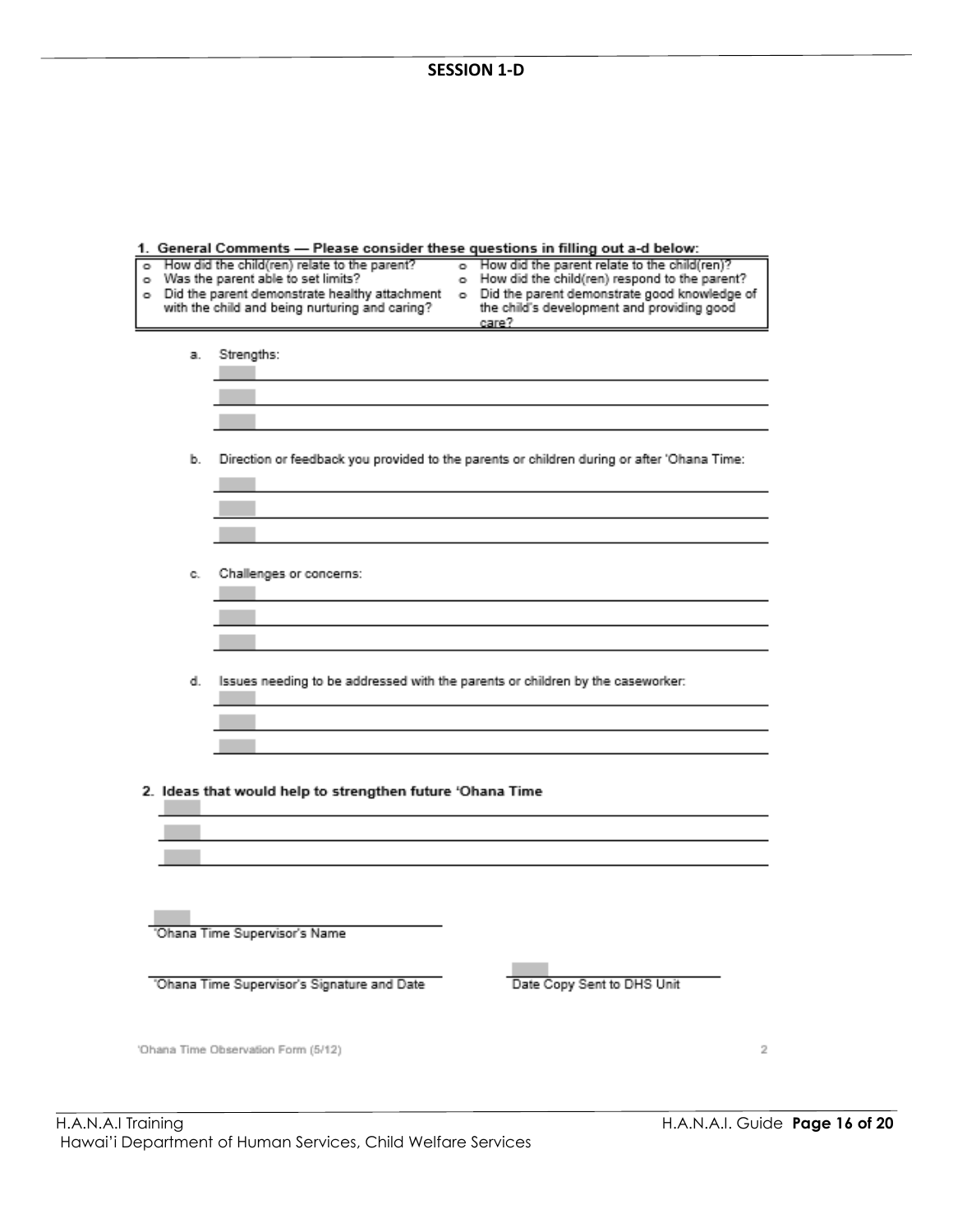# '**Ohana Time Challenges**

While there may be challenges for resource caregivers when it comes to visits, you must work collaboratively with birth parents and other members of the team to ensure that children can connect with their parents. By working with birth parents, resource caregivers will be able to obtain useful information to assist them in caring for the children placed in their home.

- If the parent is more than 15 minutes late, before canceling the 'Ohana Time, the person supervising the 'Ohana Time shall call the parent to determine his/her whereabouts and estimated time of arrival. 'Ohana Time shall be provided for the duration of the time if the parent is still able to attend.
- If the parent appears to be intoxicated or inebriated, 'ohana time shall continue.
- If the youth expresses that he/she does not want 'Ohana Time, please discuss with the social worker or GAL/CASA.
- 'Ohana Time will not be canceled in situations where the parent is difficult to work with. 'Ohana Time shall not be seen as a reward or condition for compliance.
- If the parent does not show up for his/her 'ohana time without canceling, contact the social worker.
- If a parent is unable or unwilling to meet the conditions in the 'Ohana Time Plan, please share concerns with the social worker.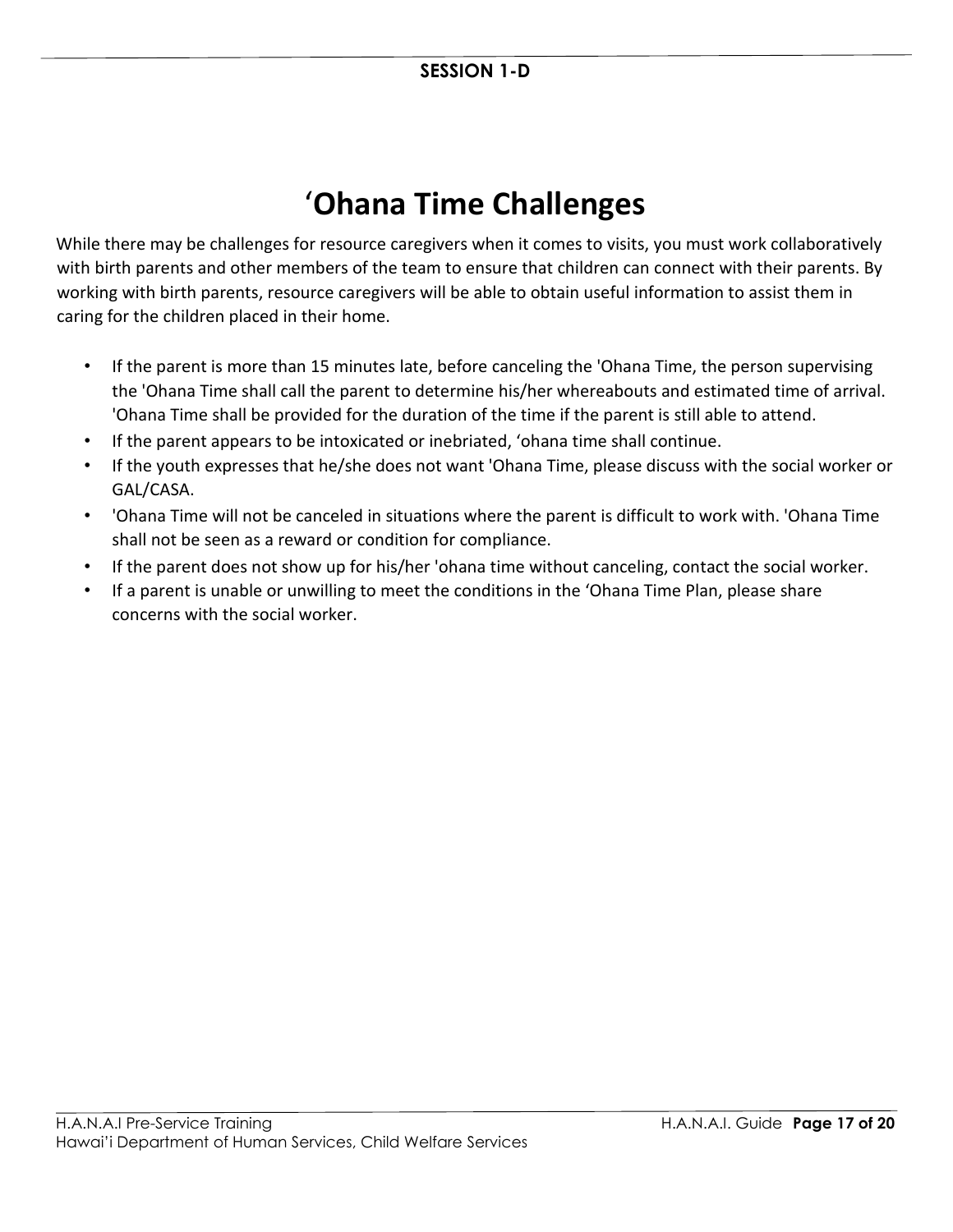### **Group Activity**

You are fostering your three nephews who have 'ohana time every Tuesday at 3 pm with their father at the park near your home. The birthfather is your brother, he's homeless, and is struggling with substance abuse. He's missed 'ohana time for the last 3 times and you have brought your concerns to the social worker however cannot change it due to it being court-ordered.

• How can you continue to support 'ohana time?

The birthmother of your 3-month baby comes to 'ohana time appearing to be intoxicated. According to the judge during the court hearing last week, 'ohana time is to continue.

- How can you continue supporting 'ohana time?
- What kind of support would you need?

Your 14-year-old teen has been living in your home for 6 months and 'ohana time has just started with her parents. She sees her mother twice a week and started acting out toward you and other children in the home.

• How can you continue to support 'ohana time?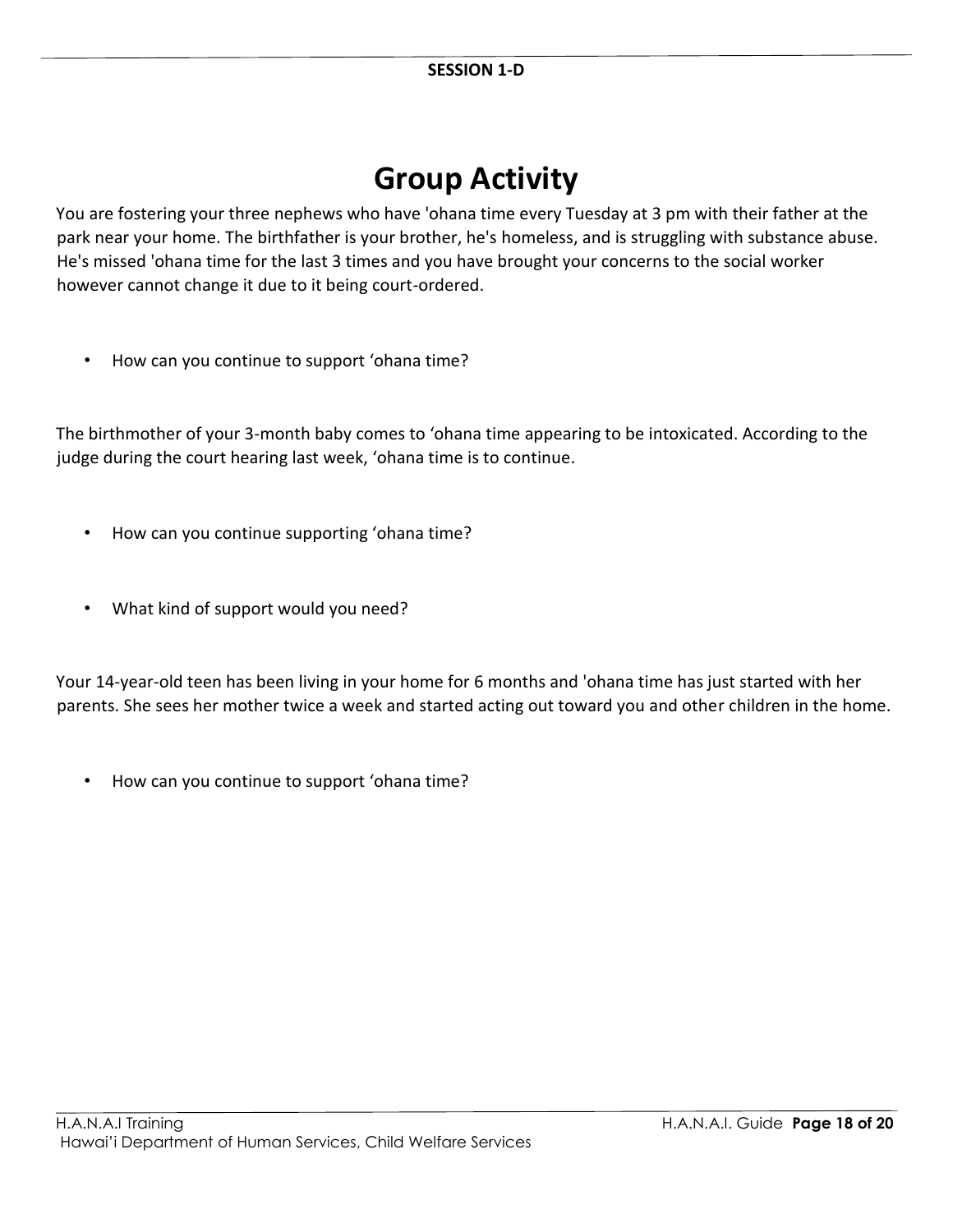# **Frequently Asked Questions About 'Ohana Time**

#### **QUESTION:** *If the resource family has a vacation planned, what kind of permission would they need to take the youth in care?*

ANSWER: Vacations or trips planned by the resource family are to be notified to the social worker as soon as possible. The social worker would need detailed information to request approval from the judge. If 'ohana time is occurring the family needs to allow that to continue while on vacation.

#### **QUESTION:** *If the birth parent has been drinking or using drugs is 'ohana time still allowed to happen?*

ANSWER: If the birth parent is intoxicated or high, they can still see their youth. If the youth may be in immediate harm then it needs to be brought to the social worker's attention.

#### **QUESTION:** *Are resource caregivers expected to support a youth's contact with a birth family?*

ANSWER: YES. A resource family is required to support a youth's relationship with their birth family.

#### **QUESTION:** *Are resource caregivers required to give out their phone number to birth parents?*

ANSWER: NO. Your permission is needed before your phone number is given out. Resource caregivers should consider the impact that this will have on the youth placed in their home.

#### **QUESTION:** *If a youth is showing increased behavior problems immediately before or after a visit, does that mean that visits should stop?*

ANSWER: When children visit their parents, often they are reminded of separation or grief. They may feel a mix of loneliness, fear, confusion, and anger. This is to be expected and resource caregivers should prepare for these reactions. If behaviors get extreme or violent, then the social worker should be notified immediately.

#### **QUESTION:** *Do resource caregivers have to support the 'ohana time schedule even if they don't agree with the plan?*

ANSWER: A resource family is expected to support a youth's relationship with their family and participate in the 'ohana time plan. If the resource family has specific concerns, they should be reported to the social worker.

#### **QUESTION***: Is it okay for resource caregivers to arrange 'ohana time with a youth's relative, without expressed permission of the social worker as long as that relative is not the one who abused or neglected the youth?*

ANSWER: If you believe that the youth should be having visits with someone important in the youth's life, discuss the matter with the social worker. You are not allowed to let the youth have contact outside of the agreed 'ohana time plan. If a relative or friend contacts you to have visits with the youth, encourage them to speak with the social worker.